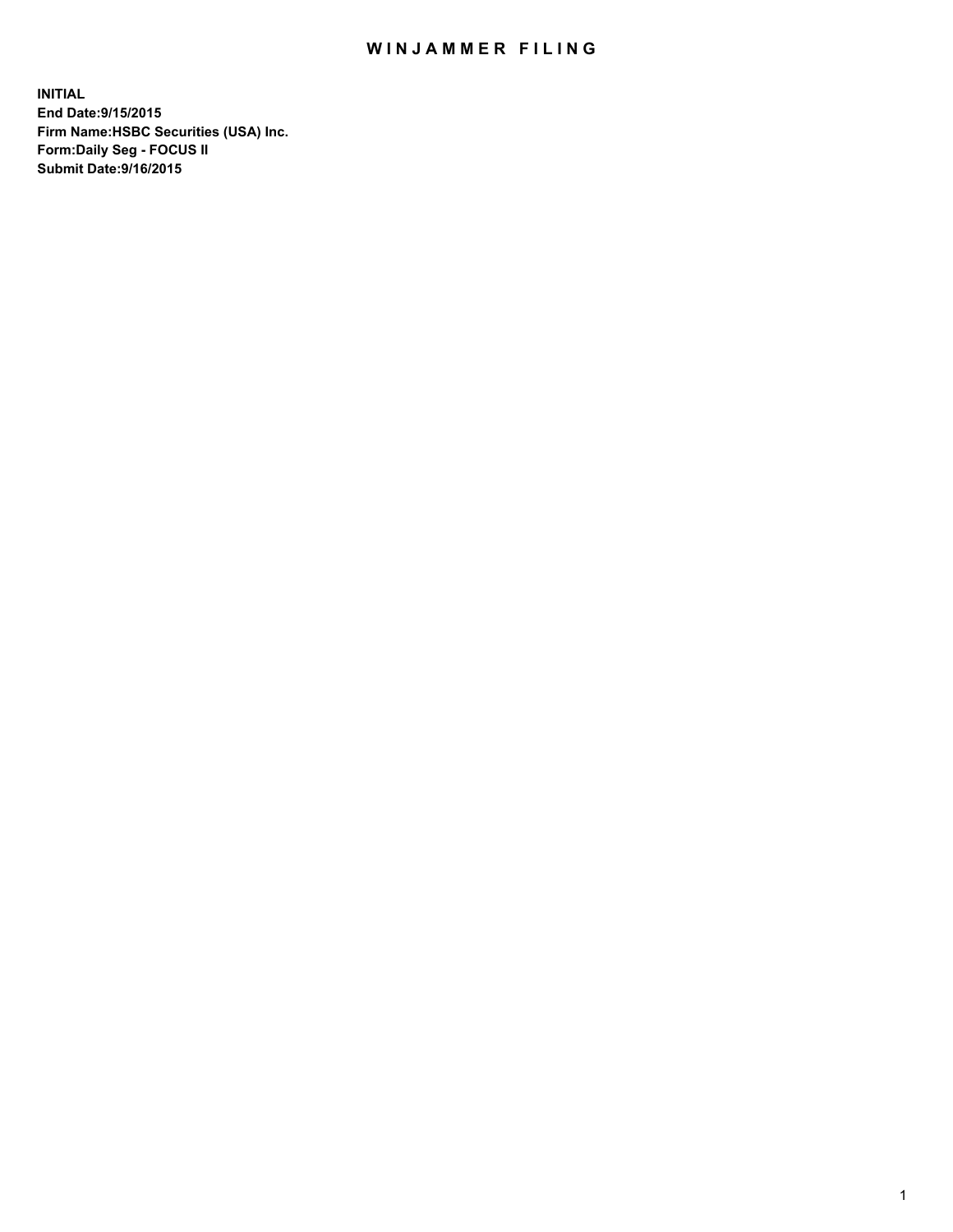## **INITIAL End Date:9/15/2015 Firm Name:HSBC Securities (USA) Inc. Form:Daily Seg - FOCUS II Submit Date:9/16/2015 Daily Segregation - Cover Page**

| Name of Company<br><b>Contact Name</b><br><b>Contact Phone Number</b><br><b>Contact Email Address</b>                                                                                                                                                                                                                          | <b>HSBC Securities (USA) Inc.</b><br>Steven richardson<br>212-525-6445<br>steven.richardson@us.hsbc.com |
|--------------------------------------------------------------------------------------------------------------------------------------------------------------------------------------------------------------------------------------------------------------------------------------------------------------------------------|---------------------------------------------------------------------------------------------------------|
| FCM's Customer Segregated Funds Residual Interest Target (choose one):<br>a. Minimum dollar amount: ; or<br>b. Minimum percentage of customer segregated funds required:%; or<br>c. Dollar amount range between: and; or<br>d. Percentage range of customer segregated funds required between: % and %.                        | 50,000,000<br>0 <sub>0</sub><br>0 <sub>0</sub>                                                          |
| FCM's Customer Secured Amount Funds Residual Interest Target (choose one):<br>a. Minimum dollar amount: ; or<br>b. Minimum percentage of customer secured funds required:%; or<br>c. Dollar amount range between: and; or<br>d. Percentage range of customer secured funds required between:% and%.                            | 10,000,000<br><u>0</u><br>0 <sub>0</sub><br>0 <sub>0</sub>                                              |
| FCM's Cleared Swaps Customer Collateral Residual Interest Target (choose one):<br>a. Minimum dollar amount: ; or<br>b. Minimum percentage of cleared swaps customer collateral required:% ; or<br>c. Dollar amount range between: and; or<br>d. Percentage range of cleared swaps customer collateral required between:% and%. | 70,000,000<br>00<br><u>00</u>                                                                           |

Attach supporting documents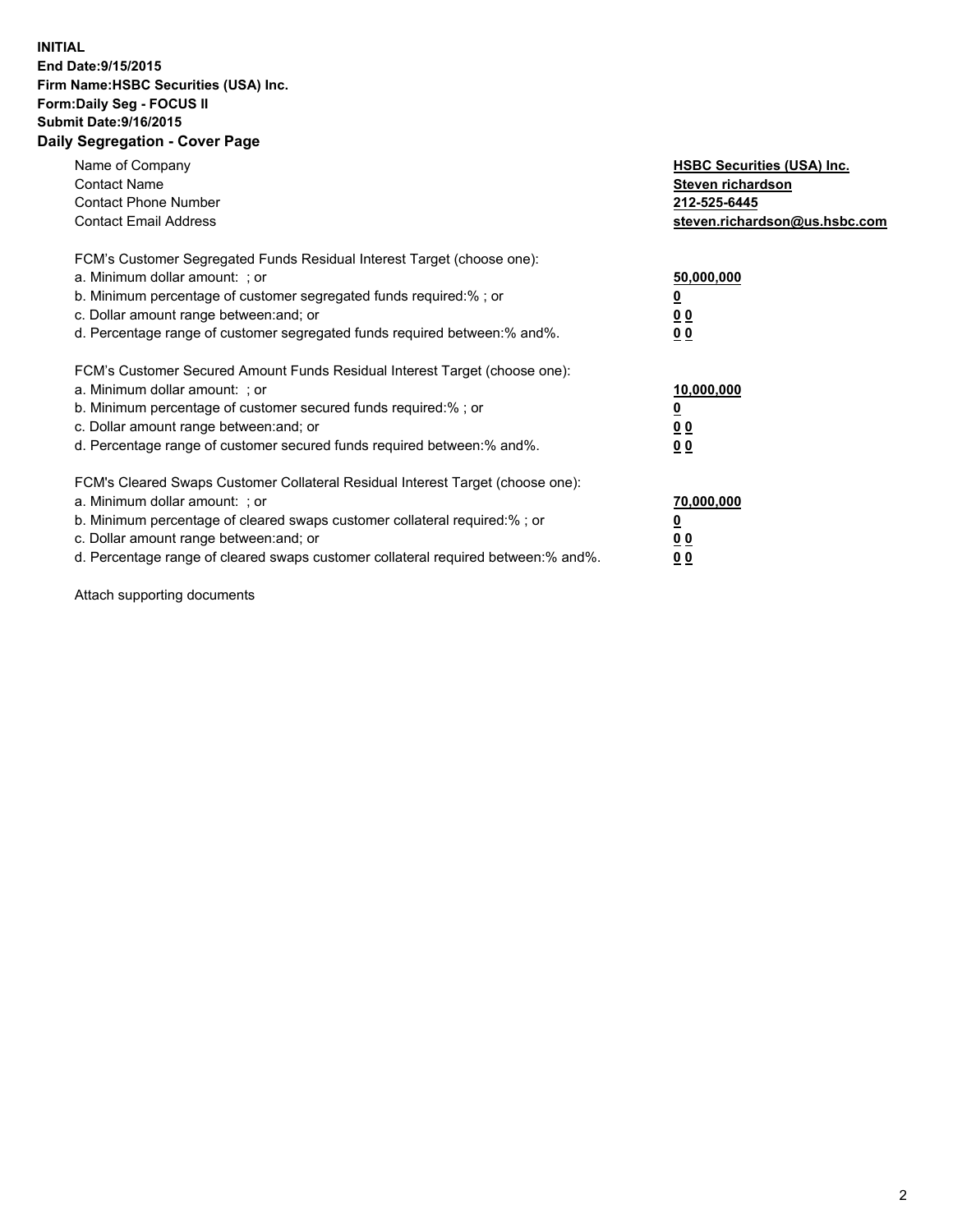**INITIAL End Date:9/15/2015 Firm Name:HSBC Securities (USA) Inc. Form:Daily Seg - FOCUS II Submit Date:9/16/2015 Daily Segregation - Secured Amounts**

Foreign Futures and Foreign Options Secured Amounts Amount required to be set aside pursuant to law, rule or regulation of a foreign government or a rule of a self-regulatory organization authorized thereunder **0** [7305] 1. Net ledger balance - Foreign Futures and Foreign Option Trading - All Customers A. Cash **42,755,970** [7315] B. Securities (at market) **105,907,069** [7317] 2. Net unrealized profit (loss) in open futures contracts traded on a foreign board of trade **-1,006,418** [7325] 3. Exchange traded options a. Market value of open option contracts purchased on a foreign board of trade **0** [7335] b. Market value of open contracts granted (sold) on a foreign board of trade **0** [7337] 4. Net equity (deficit) (add lines 1. 2. and 3.) **147,656,621** [7345] 5. Account liquidating to a deficit and account with a debit balances - gross amount **7,058,253** [7351] Less: amount offset by customer owned securities **-3,561,921** [7352] **3,496,332** [7354] 6. Amount required to be set aside as the secured amount - Net Liquidating Equity Method (add lines 4 and 5) **151,152,953** [7355] 7. Greater of amount required to be set aside pursuant to foreign jurisdiction (above) or line 6. **151,152,954** [7360] FUNDS DEPOSITED IN SEPARATE REGULATION 30.7 ACCOUNTS 1. Cash in banks A. Banks located in the United States **-15,284,870** [7500] B. Other banks qualified under Regulation 30.7 **0** [7520] **-15,284,870** [7530] 2. Securities A. In safekeeping with banks located in the United States **105,907,069** [7540] B. In safekeeping with other banks qualified under Regulation 30.7 **0** [7560] **105,907,069** [7570] 3. Equities with registered futures commission merchants A. Cash **0** [7580] B. Securities **0** [7590] C. Unrealized gain (loss) on open futures contracts **0** [7600] D. Value of long option contracts **0** [7610] E. Value of short option contracts **0** [7615] **0** [7620] 4. Amounts held by clearing organizations of foreign boards of trade A. Cash **0** [7640] B. Securities **0** [7650] C. Amount due to (from) clearing organization - daily variation **0** [7660] D. Value of long option contracts **0** [7670] E. Value of short option contracts **0** [7675] **0** [7680] 5. Amounts held by members of foreign boards of trade A. Cash **130,070,708** [7700] B. Securities **0** [7710] C. Unrealized gain (loss) on open futures contracts **-1,006,418** [7720] D. Value of long option contracts **0** [7730] E. Value of short option contracts **0** [7735] **129,064,290** [7740] 6. Amounts with other depositories designated by a foreign board of trade **0** [7760] 7. Segregated funds on hand **0** [7765] 8. Total funds in separate section 30.7 accounts **219,686,489** [7770] 9. Excess (deficiency) Set Aside for Secured Amount (subtract line 7 Secured Statement Page 1 from Line 8) **68,533,535** [7380] 10. Management Target Amount for Excess funds in separate section 30.7 accounts **10,000,000** [7780] 11. Excess (deficiency) funds in separate 30.7 accounts over (under) Management Target **58,533,535** [7785]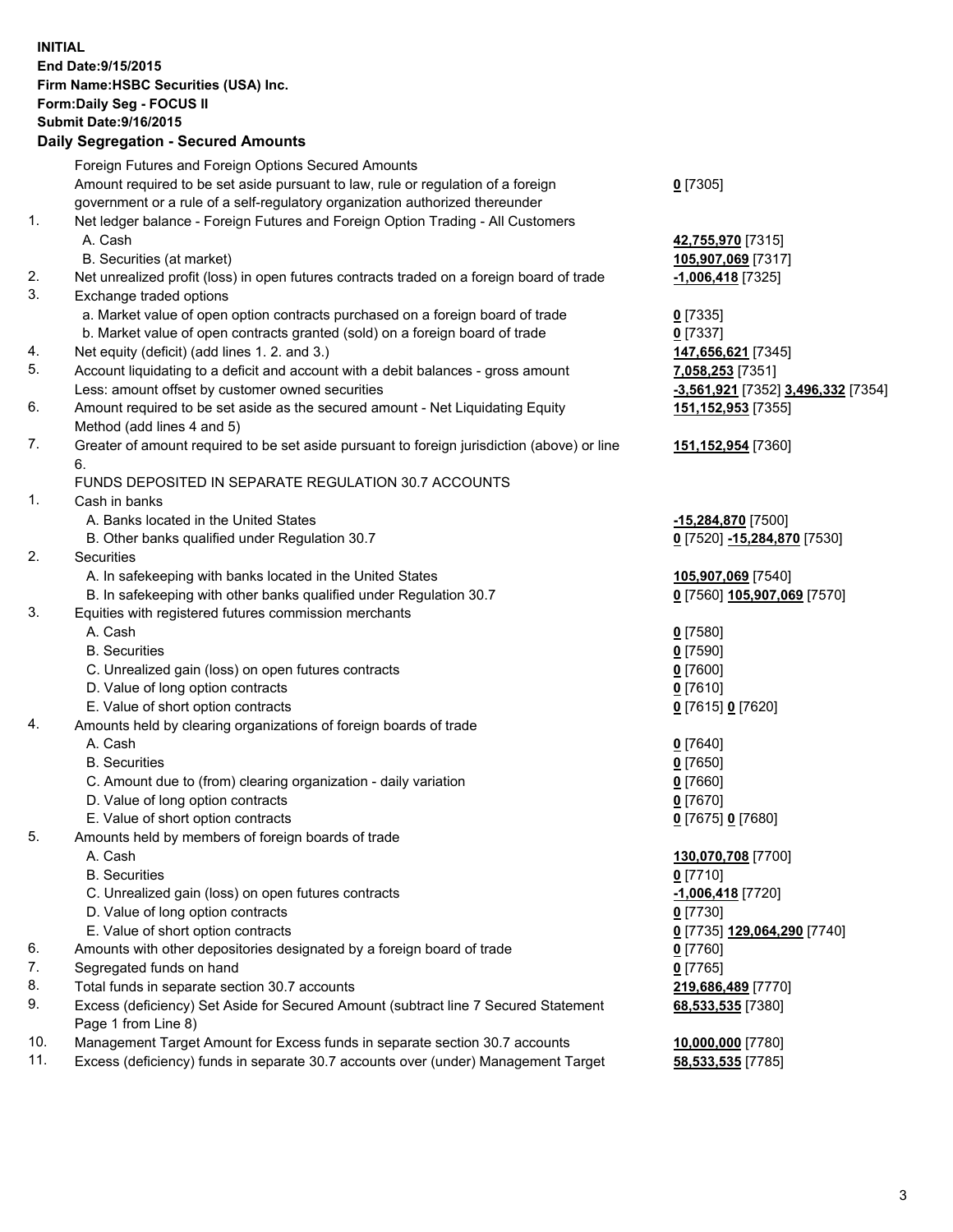| <b>INITIAL</b>                        |                                                                                                            |                                          |  |  |  |  |
|---------------------------------------|------------------------------------------------------------------------------------------------------------|------------------------------------------|--|--|--|--|
| End Date: 9/15/2015                   |                                                                                                            |                                          |  |  |  |  |
| Firm Name: HSBC Securities (USA) Inc. |                                                                                                            |                                          |  |  |  |  |
| Form: Daily Seg - FOCUS II            |                                                                                                            |                                          |  |  |  |  |
| <b>Submit Date: 9/16/2015</b>         |                                                                                                            |                                          |  |  |  |  |
|                                       | Daily Segregation - Segregation Statement                                                                  |                                          |  |  |  |  |
|                                       | SEGREGATION REQUIREMENTS(Section 4d(2) of the CEAct)                                                       |                                          |  |  |  |  |
| 1.                                    | Net ledger balance                                                                                         |                                          |  |  |  |  |
|                                       | A. Cash                                                                                                    | 360,470,111 [7010]                       |  |  |  |  |
|                                       | B. Securities (at market)                                                                                  | 851,284,993 [7020]                       |  |  |  |  |
| 2.                                    | Net unrealized profit (loss) in open futures contracts traded on a contract market                         | 50,371,086 [7030]                        |  |  |  |  |
| 3.                                    | Exchange traded options                                                                                    |                                          |  |  |  |  |
|                                       | A. Add market value of open option contracts purchased on a contract market                                | 132,251,806 [7032]                       |  |  |  |  |
|                                       | B. Deduct market value of open option contracts granted (sold) on a contract market                        | 13,881,668 [7033]                        |  |  |  |  |
| 4.                                    | Net equity (deficit) (add lines 1, 2 and 3)                                                                | 1,380,496,328 [7040]                     |  |  |  |  |
| 5.                                    | Accounts liquidating to a deficit and accounts with                                                        |                                          |  |  |  |  |
|                                       | debit balances - gross amount                                                                              | 28,652,524 [7045]                        |  |  |  |  |
|                                       | Less: amount offset by customer securities                                                                 | -14,516,645 [7047] 14,135,879            |  |  |  |  |
|                                       |                                                                                                            | [7050]                                   |  |  |  |  |
| 6.                                    | Amount required to be segregated (add lines 4 and 5)                                                       | 1,394,632,207 [7060]                     |  |  |  |  |
|                                       | FUNDS IN SEGREGATED ACCOUNTS                                                                               |                                          |  |  |  |  |
| 7.                                    | Deposited in segregated funds bank accounts                                                                |                                          |  |  |  |  |
|                                       | A. Cash                                                                                                    | 100,453,035 [7070]                       |  |  |  |  |
|                                       | B. Securities representing investments of customers' funds (at market)                                     | $0$ [7080]                               |  |  |  |  |
|                                       | C. Securities held for particular customers or option customers in lieu of cash (at                        | 145,026,598 [7090]                       |  |  |  |  |
|                                       | market)                                                                                                    |                                          |  |  |  |  |
| 8.                                    | Margins on deposit with derivatives clearing organizations of contract markets                             |                                          |  |  |  |  |
|                                       | A. Cash                                                                                                    | 28,928,766 [7100]                        |  |  |  |  |
|                                       | B. Securities representing investments of customers' funds (at market)                                     | 294,424,370 [7110]                       |  |  |  |  |
|                                       | C. Securities held for particular customers or option customers in lieu of cash (at                        | 706,258,395 [7120]                       |  |  |  |  |
| 9.                                    | market)                                                                                                    |                                          |  |  |  |  |
| 10.                                   | Net settlement from (to) derivatives clearing organizations of contract markets<br>Exchange traded options | 44, 143, 679 [7130]                      |  |  |  |  |
|                                       | A. Value of open long option contracts                                                                     |                                          |  |  |  |  |
|                                       | B. Value of open short option contracts                                                                    | 132,251,806 [7132]<br>-13,881,668 [7133] |  |  |  |  |
| 11.                                   | Net equities with other FCMs                                                                               |                                          |  |  |  |  |
|                                       | A. Net liquidating equity                                                                                  | 94,071,988 [7140]                        |  |  |  |  |
|                                       | B. Securities representing investments of customers' funds (at market)                                     | $0$ [7160]                               |  |  |  |  |
|                                       | C. Securities held for particular customers or option customers in lieu of cash (at                        | $0$ [7170]                               |  |  |  |  |
|                                       | market)                                                                                                    |                                          |  |  |  |  |
| 12.                                   | Segregated funds on hand                                                                                   | $0$ [7150]                               |  |  |  |  |
| 13.                                   | Total amount in segregation (add lines 7 through 12)                                                       | 1,531,676,969 [7180]                     |  |  |  |  |
| 14.                                   | Excess (deficiency) funds in segregation (subtract line 6 from line 13)                                    | 137,044,762 [7190]                       |  |  |  |  |
| 15.                                   | Management Target Amount for Excess funds in segregation                                                   | 50,000,000 [7194]                        |  |  |  |  |
| 16.                                   | Excess (deficiency) funds in segregation over (under) Management Target Amount                             | 87,044,762 [7198]                        |  |  |  |  |
|                                       |                                                                                                            |                                          |  |  |  |  |

16. Excess (deficiency) funds in segregation over (under) Management Target Amount Excess